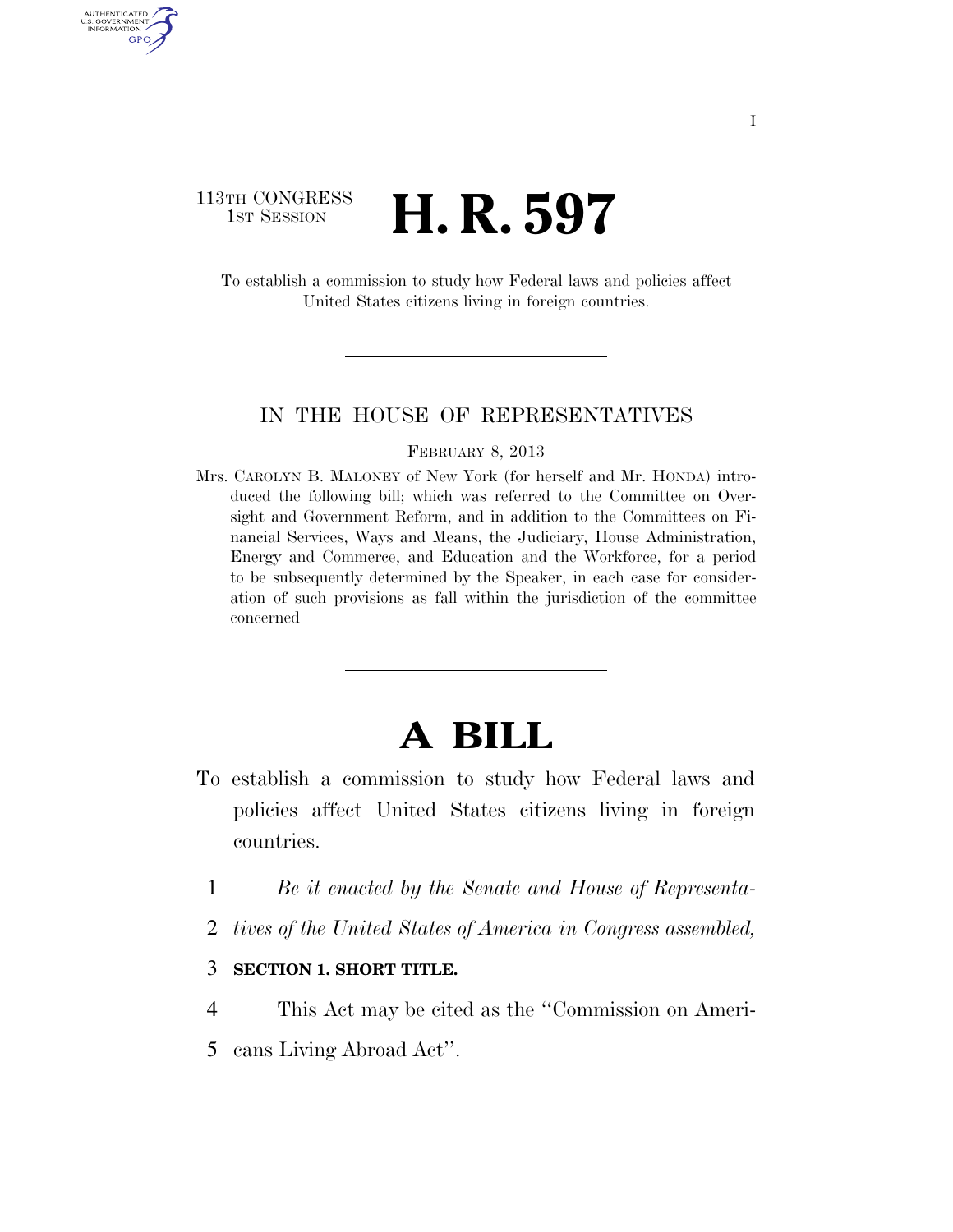## **SEC. 2. ESTABLISHMENT.**

 There is established a commission to be known as the ''Commission on Americans Living Abroad'' (in this Act referred to as the ''Commission'').

## **SEC. 3. MEMBERSHIP.**

 (a) NUMBER AND APPOINTMENT.—The Commission shall be composed of 15 members appointed by the Presi-dent, of whom—

 (1) two members shall be appointed from among individuals recommended by the Speaker of 11 the House of Representatives;

 (2) two members shall be appointed from among individuals recommended by the majority leader of the House of Representatives;

 (3) two members shall be appointed from among individuals recommended by the minority leader of the House of Representatives;

 (4) two members shall be appointed from among individuals recommended by the majority leader of the Senate;

 (5) two members shall be appointed from among individuals recommended by the minority leader of the Senate; and

 (6) two members shall be appointed from among individuals recommended by the President pro tempore of the Senate.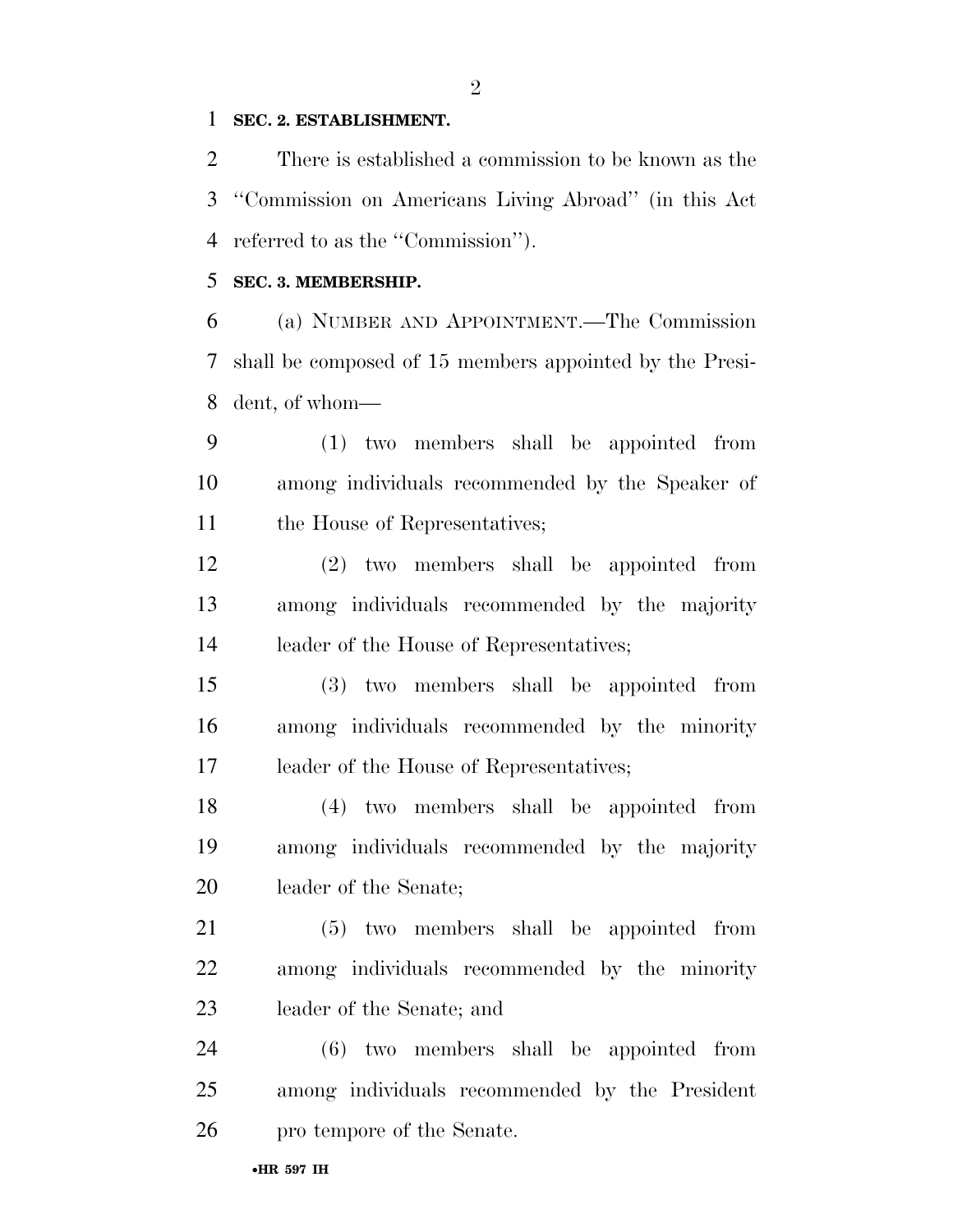(b) QUALIFICATIONS.—

| $\overline{2}$ | (1) LIMIT ON OFFICERS OR EMPLOYEES OF                |
|----------------|------------------------------------------------------|
| 3              | THE UNITED STATES.—Not more than 10 members          |
| $\overline{4}$ | shall be officers or employees of the United States. |
| 5              | (2) POLITICAL PARTY AFFILIATION.—Not more            |
| 6              | than 8 members of the Commission may be of the       |
| 7              | same political party.                                |
| 8              | $(3)$ EXPERTISE.—                                    |
| 9              | (A) OFFICERS OR EMPLOYEES OF THE                     |
| 10             | UNITED STATES.—Members of the Commission             |
| 11             | who are officers or employees of the United          |
| 12             | States shall be appointed from among individ-        |
| 13             | uals whose employment is directly related to the     |
| 14             | matters to be studied by the Commission under        |
| 15             | section $4(a)(2)$ .                                  |
| 16             | (B) OTHER MEMBERS.—Members of the                    |
| 17             | Commission who are not officers or employees         |
| 18             | of the United States shall be appointed from         |
| 19             | among individuals who-                               |
| 20             | (i) have lived in a foreign country for              |
| 21             | not less than one year;                              |
| 22             | (ii) are members of organizations that               |
| 23             | represent United States citizens living in           |
| 24             | foreign countries; or                                |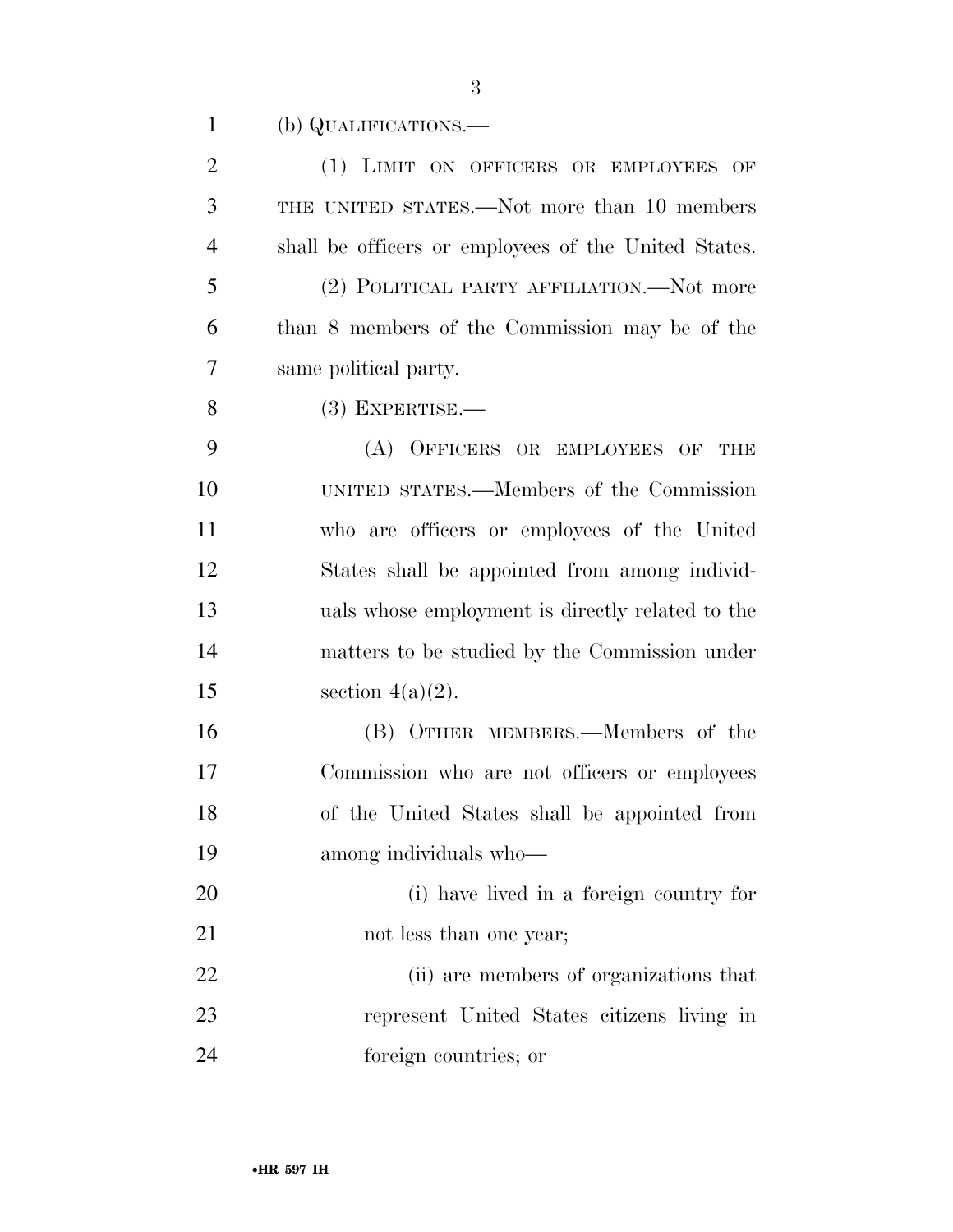|               | (iii) have other experience that is rel-  |
|---------------|-------------------------------------------|
|               | evant to the matters to be studied by the |
| $\mathcal{R}$ | Commission under section $4(a)(2)$ .      |

 (c) PERIOD OF APPOINTMENT; VACANCIES.—Mem- bers shall be appointed for the life of the Commission. Any vacancy in the Commission shall be filled in the same man- ner in which the original appointment was made. Any va-cancy in the Commission shall not affect its powers.

 (d) FIRST MEETING.—Not later than 60 days after the date on which all members of the Commission have been appointed, the Commission shall hold its first meet-ing.

 (e) MEETINGS.—The Commission shall meet at the call of the Chairperson.

 (f) QUORUM.—A majority of the members of the Commission shall constitute a quorum, but a lesser num-ber of members may hold hearings.

 (g) CHAIRPERSON.—The President shall select a Chairperson for the Commission from among its members.

## **SEC. 4. DUTIES.**

(a) STUDY.—

 (1) IN GENERAL.—The Commission shall con- duct a study on how Federal laws and policies affect United States citizens living in foreign countries, in-cluding civilians and members of the Armed Forces.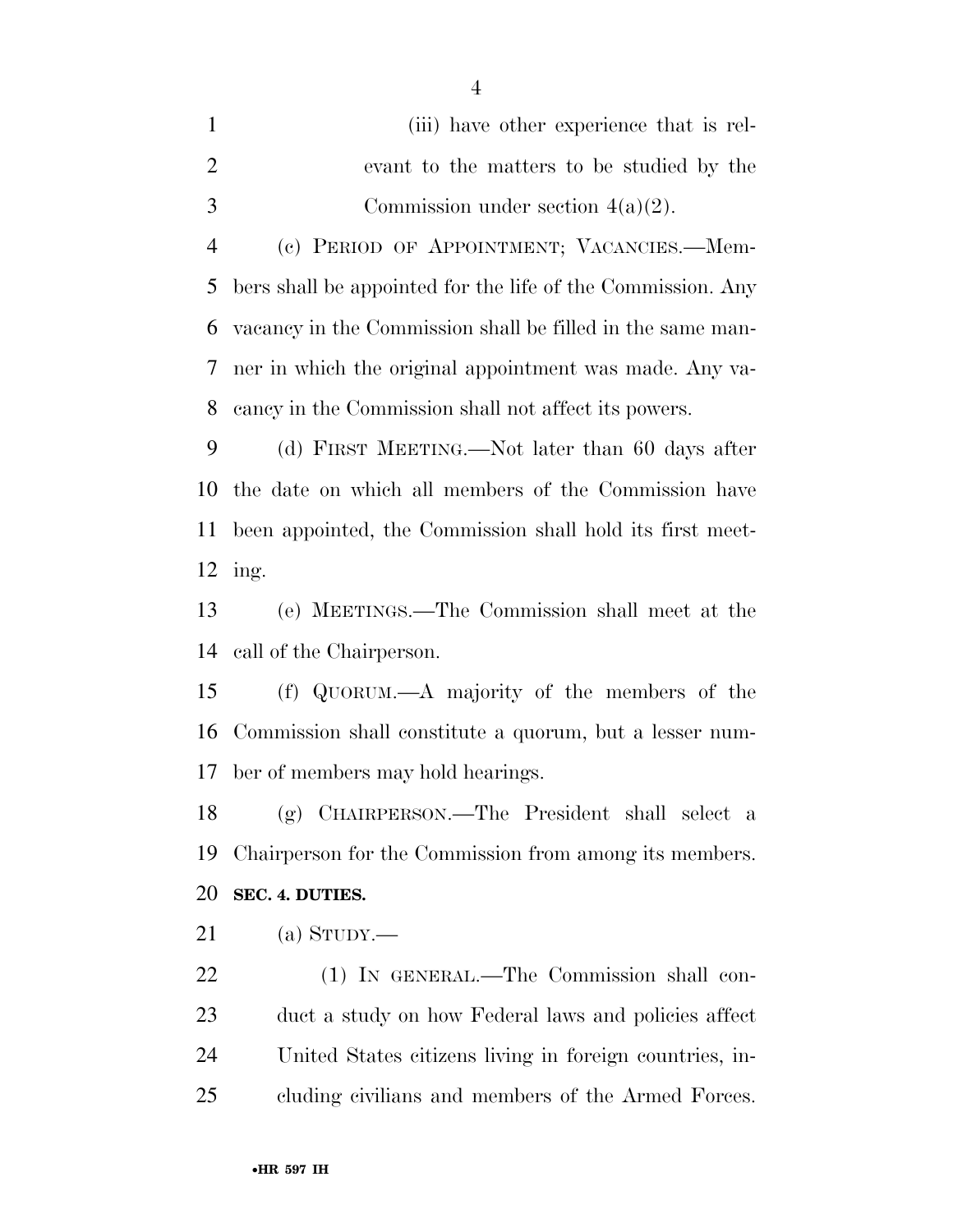(2) MATTERS STUDIES.—The matters studied shall include the following:

 (A) Federal financial reporting require- ments for a United States citizen living in a foreign country, including the requirements under section 5314 of title 31, United States Code.

 (B) Federal policies and requirements that affect the ability of a United States citizen liv- ing in a foreign country to access foreign and domestic financial institutions, including re- quirements under chapter 4 of the Internal Revenue Code of 1986 (commonly known as the ''Foreign Account Tax Compliance Act'') and requirements affecting financial institutions im- posed by the Uniting and Strengthening Amer- ica by Providing Appropriate Tools Required to Intercept and Obstruct Terrorism Act of 2001 (USA Patriot Act) (Public Law 107–56).

 (C) Federal requirements for a spouse, child, or another family member of a United States citizen living in a foreign country who is not a United States citizen to become a United States citizen.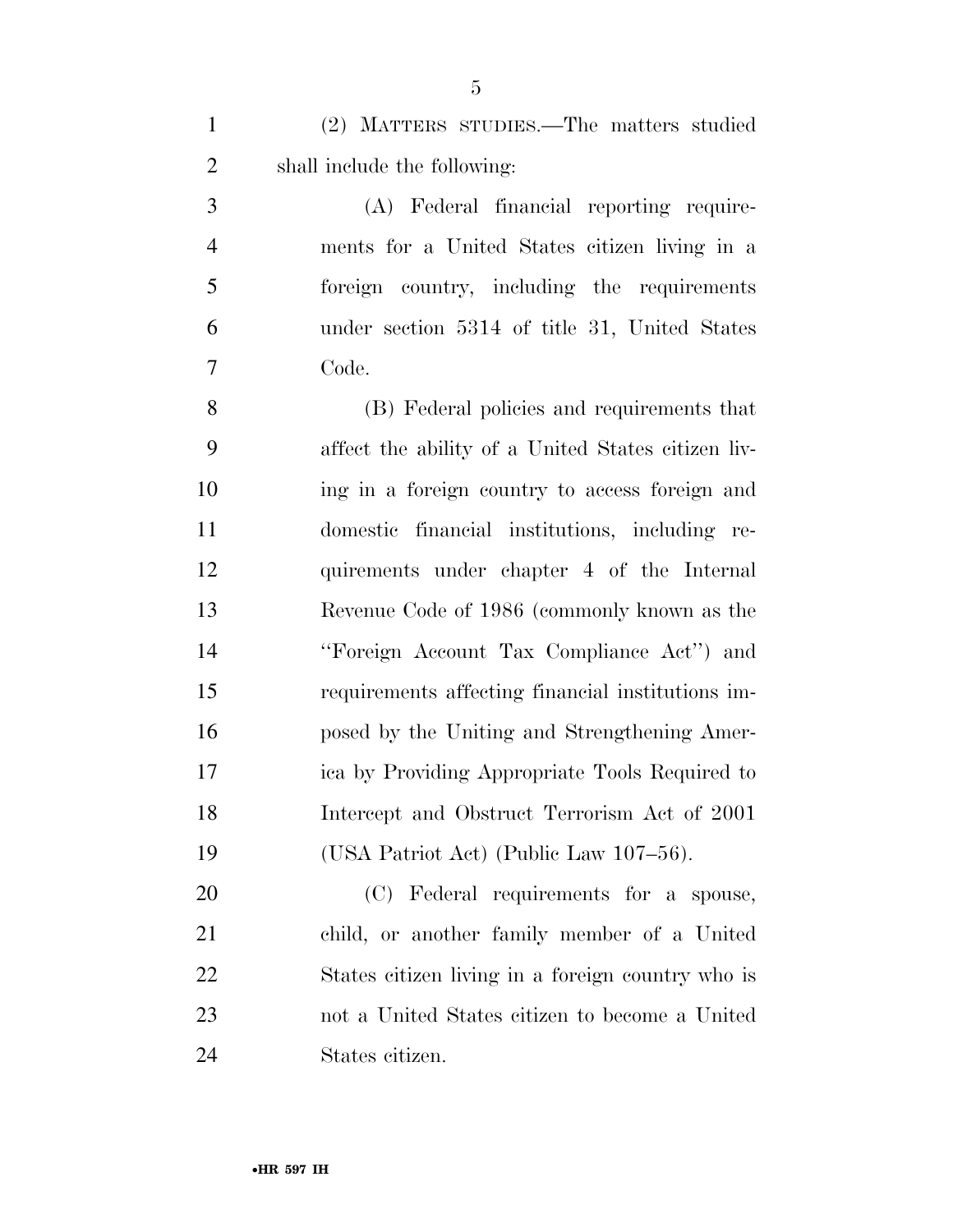| $\mathbf{1}$   | (D) The ability of a United States citizen               |
|----------------|----------------------------------------------------------|
| $\overline{2}$ | living in a foreign country to vote in Federal,          |
| 3              | State, and local elections in the United States,         |
| $\overline{4}$ | and the process for such a citizen to vote in            |
| 5              | such elections.                                          |
| 6              | The processes by which a United<br>(E)                   |
| 7              | States citizen living in a foreign country inter-        |
| 8              | acts with Federal programs such as Social Se-            |
| 9              | curity and Medicare.                                     |
| 10             | (F) The process for a United States citizen              |
| 11             | living in a foreign country to get a Federal edu-        |
| 12             | cation loan for such citizen or for such citizen's       |
| 13             | child who is a United States citizen.                    |
| 14             | (G) Which Federal agencies have jurisdic-                |
| 15             | tion over each Federal program that serves               |
| 16             | United States citizens who live in foreign coun-         |
| 17             | tries and possible methods to improve the col-           |
| 18             | laboration of and coordination between such              |
| 19             | Federal agencies.                                        |
| 20             | (b) CONSULTATION WITH OUTSIDE ORGANIZA-                  |
| 21             | TIONS.—In conducting the study under subsection (a), the |
| 22             | Commission shall consult organizations that represent    |
| 23             | United States citizens living in foreign countries.      |
| 24             | $(c)$ REPORTS.—                                          |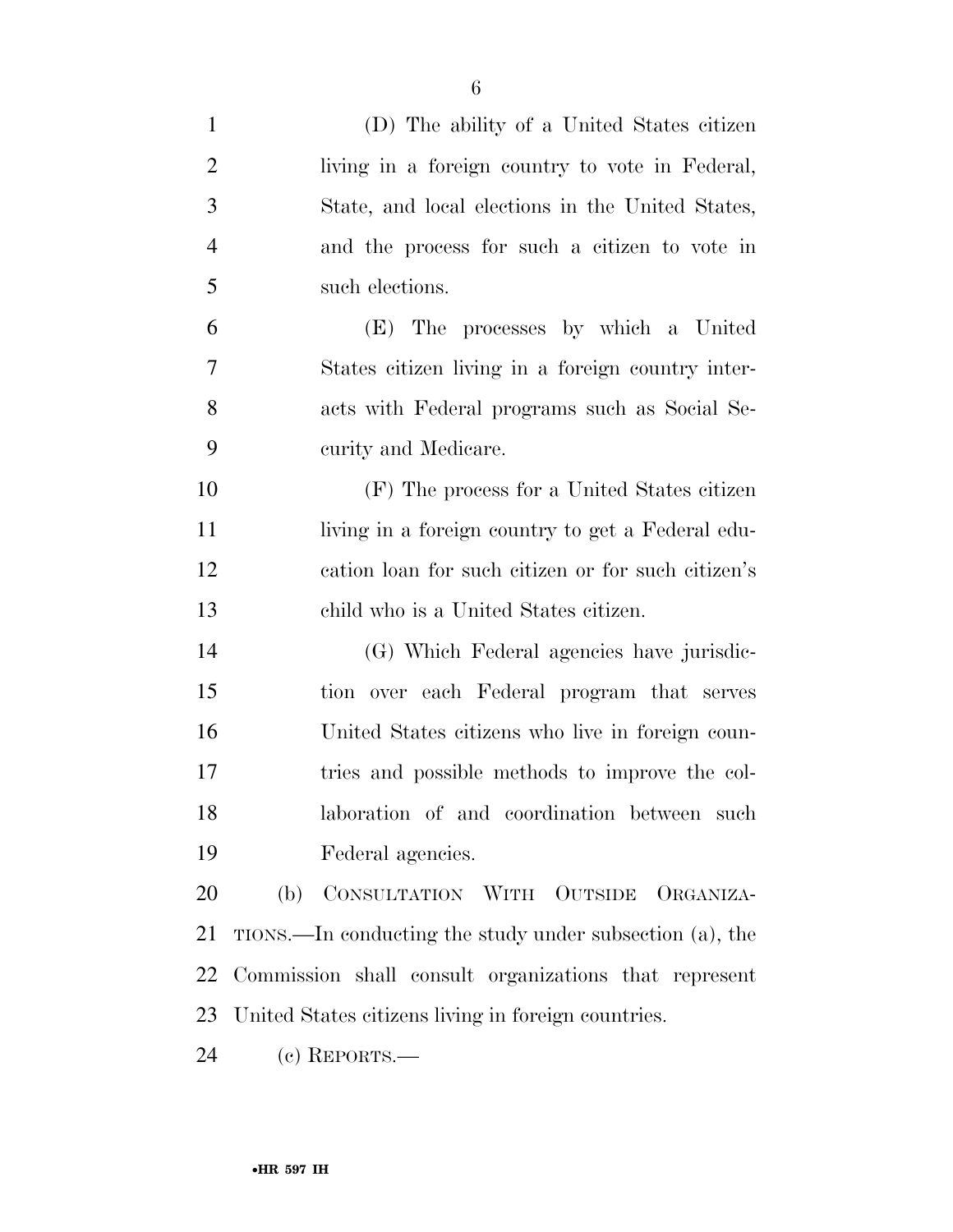(1) INITIAL REPORT.—Not later than one year after the date of enactment of this Act, the Commis- sion shall submit a report to the President, Con- gress, and the head of any Federal agency identified 5 in subsection (a) $(2)(G)$ , which shall contain a de- tailed statement of the findings and conclusions of the Commission, together with its recommendations for such legislative and administrative actions as it considers appropriate.

 (2) UPDATE.—Not later than one year after the date on which the Commission submits the report under paragraph (1), the Commission shall submit an update to the President, Congress, and the head of any Federal agency identified in subsection (a)(2)(G), which shall describe any administrative actions taken by the head of any Federal agency pursuant to the recommendations in such report.

## **SEC. 5. POWERS OF THE COMMISSION.**

 (a) HEARINGS AND SESSIONS.—The Commission may, for the purpose of carrying out this Act, hold hear- ings, sit and act at times and places, take testimony, and receive evidence as the Commission considers appropriate. (b) POWERS OF MEMBERS AND AGENTS.—Any mem-

ber or agent of the Commission may, if authorized by the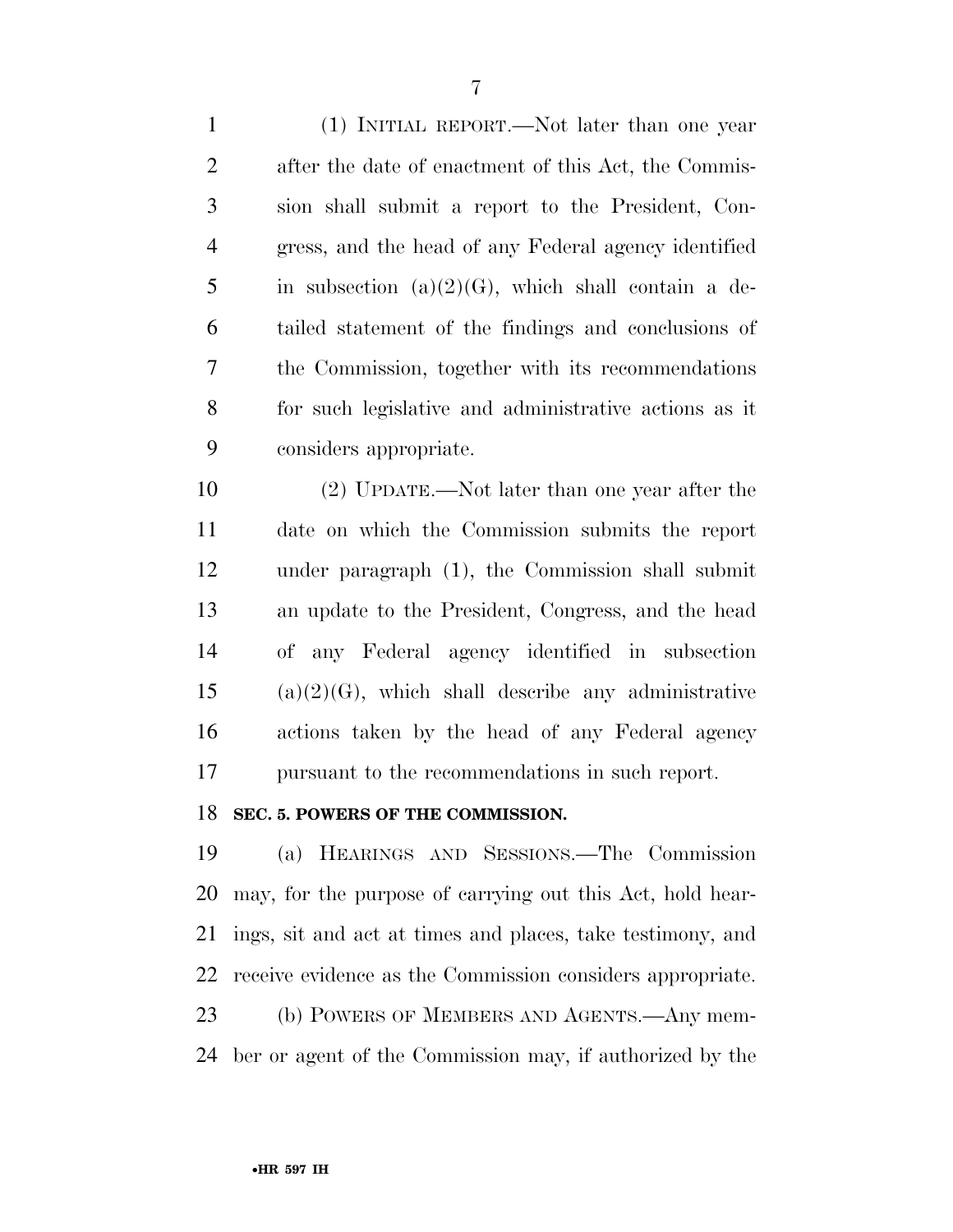Commission, take any action which the Commission is au-thorized to take by this section.

 (c) OBTAINING OFFICIAL DATA.—Subject to section 6103 of the Internal Revenue Code of 1986, the Commis- sion may secure directly from any Federal department or agency such information as the Commission considers nec- essary to carry out this Act. Upon request of the Chair- person of the Commission, the head of such department or agency shall furnish such information to the Commis-sion.

 (d) MAILS.—The Commission may use the United States mails in the same manner and under the same con- ditions as other departments and agencies of the United States.

## **SEC. 6. COMMISSION PERSONNEL MATTERS.**

 (a) COMPENSATION OF MEMBERS.—Each member of the Commission who is not an officer or employee of the United States shall be compensated at a rate equal to the daily equivalent of the annual rate of basic pay prescribed for level IV of the Executive Schedule under section 5315 of title 5, United States Code, for each day (including travel time) during which such member is engaged in the performance of the duties of the Commission. All members of the Commission who are officers or employees of the United States shall serve without compensation in addi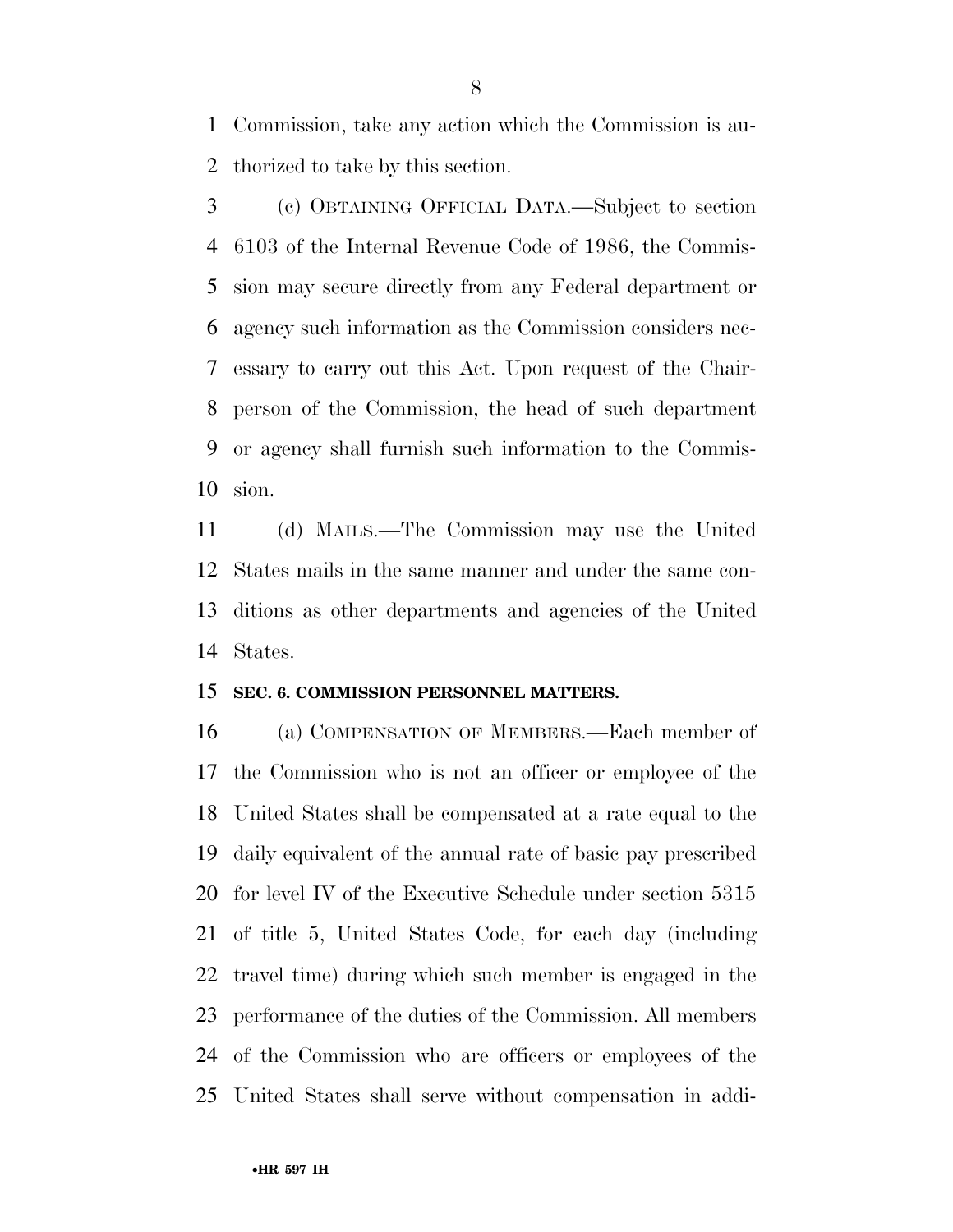tion to that received for their services as officers or em-ployees of the United States.

- (b) TRAVEL EXPENSES.—The members of the Com- mission shall be allowed travel expenses, including per diem in lieu of subsistence, at rates authorized for employ- ees of agencies under subchapter I of chapter 57 of title 5, United States Code, while away from their homes or regular places of business in the performance of services for the Commission.
- (c) STAFF.—
- (1) IN GENERAL.—The Chairperson of the Commission may, without regard to the civil service laws and regulations, appoint and terminate an exec- utive director and such other additional personnel as may be necessary to enable the Commission to per- form its duties. The employment of an executive di- rector shall be subject to confirmation by the Com-mission.

 (2) COMPENSATION.—The Chairperson of the Commission may fix the compensation of the execu- tive director and other personnel without regard to chapter 51 and subchapter III of chapter 53 of title 5, United States Code, relating to classification of positions and General Schedule pay rates, except that the rate of pay for the executive director and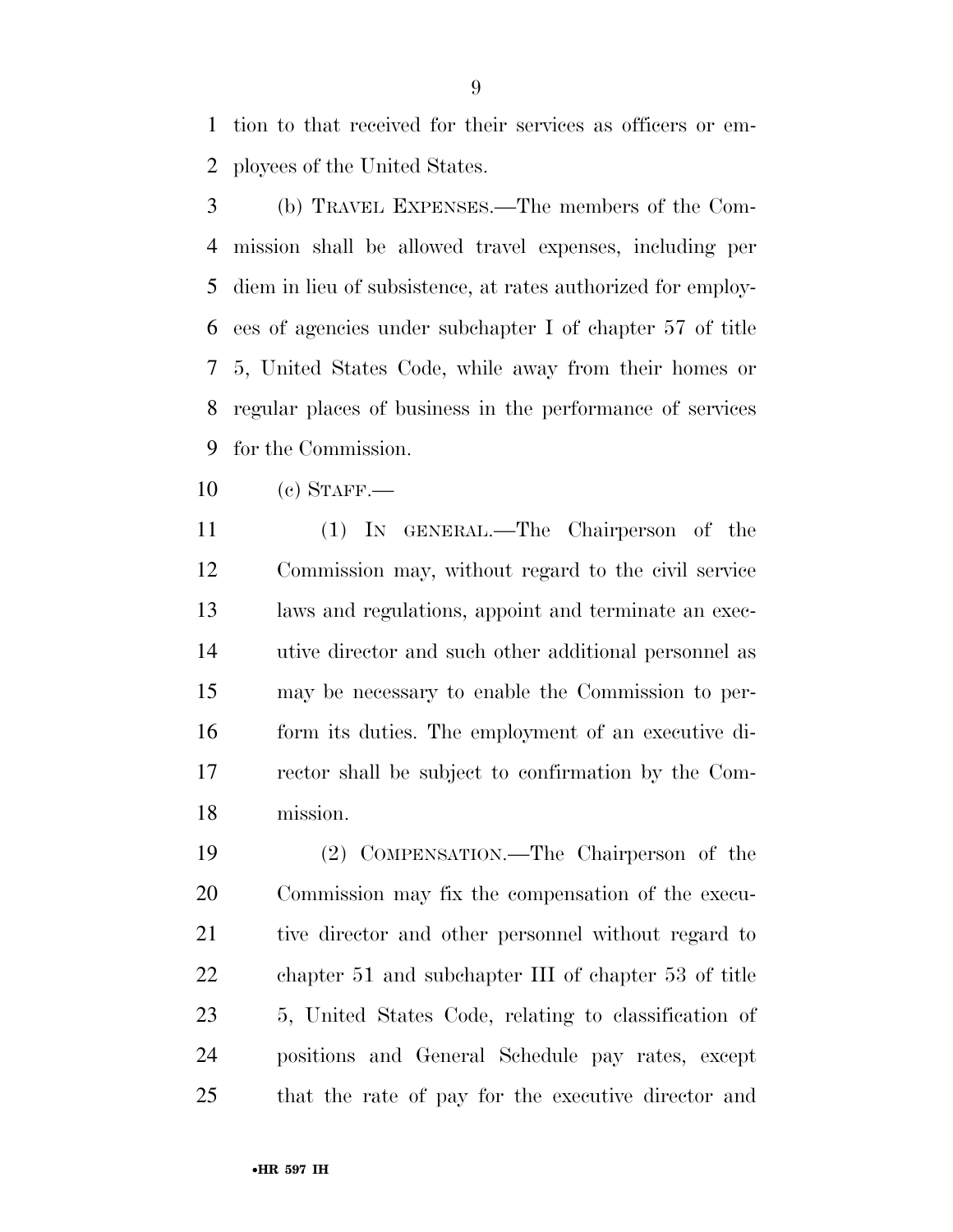other personnel may not exceed the rate payable for level V of the Executive Schedule under section 5316 of such title.

 (d) DETAIL OF GOVERNMENT EMPLOYEES.—Any United States employee may be detailed to the Commis- sion without reimbursement, and such detail shall be with-out interruption or loss of civil service status or privilege.

 (e) PROCUREMENT OF TEMPORARY AND INTERMIT- TENT SERVICES.—The Chairperson of the Commission may procure temporary and intermittent services under section 3109(b) of title 5, United States Code, at rates for individuals that do not exceed the daily equivalent of the annual rate of basic pay prescribed for level V of the Executive Schedule under section 5316 of such title.

## **SEC. 7. FEDERAL AGENCY RESPONSE.**

 Not later than 180 days after the date on which the 17 Commission submits the report under section  $4(e)(1)$ , the head of any Federal agency that is affected by a rec- ommendation in such report shall submit to the President, Congress, and the Commission a response to such rec- ommendation, including any plans to take administrative action pursuant to such recommendation.

## **SEC. 8. TERMINATION.**

 The Commission shall terminate on the date on which 25 it submits its update under section  $4(c)(2)$ .